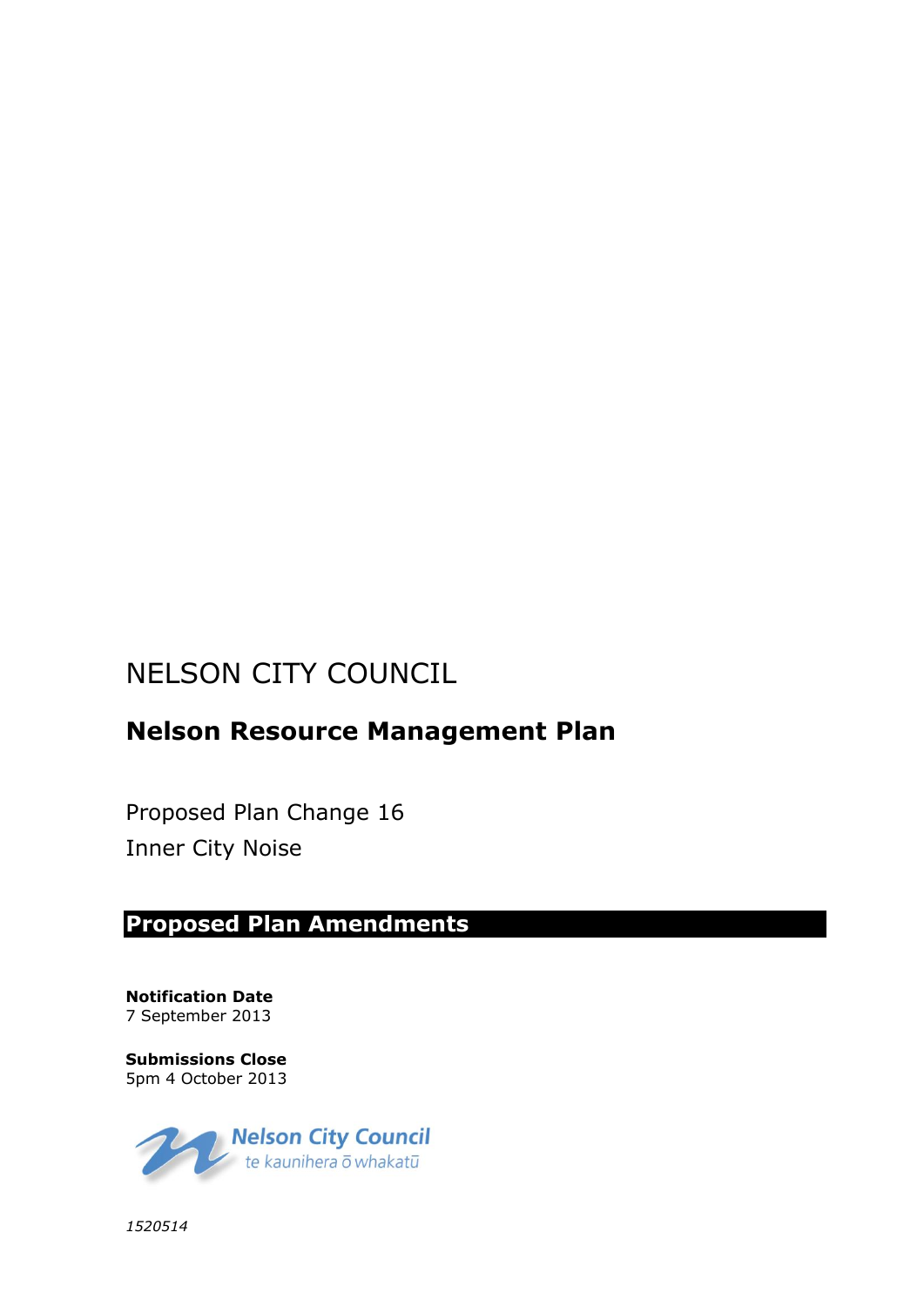## **1.0 Introduction (not part of the formal Plan Change text)**

## **1.1 Plan Change Vision**

A vibrant night life and encouraging more people to live in our CBD both play an important part in keeping our young and young at heart living in and visiting our city. However some inner city attractions and activities can be noisy and some inner city dwellings were designed for quieter environments. People choosing to live in the CBD are much more likely to use the city and its restaurants, bars and clubs as their playground but they need to recognise that living in the CBD is likely to be noisier than living in the suburbs. There is much that the providers of inner city dwellings and the providers of entertainment can do to create a "liveable" inner city environment. If this is to happen we all need to take responsibility for managing noise; Council seeks to strike a balance between those who make the noise and those on the receiving end. We want to improve how noise is managed by supporting entertainment-makers, patrons and residents to make this city a great place to live, work and play.

## **1.2 Background and Explanation of Plan Change**

This Plan Change consists of a number of parts as described below.

The background, context and resource management issues and options are contained in the Section 32 Documentation report (document 1243377) available from the Council, the public libraries, or on Council's website [www.nelsoncitycouncil.co.nz.](http://www.nelsoncitycouncil.co.nz/) The current Operative Nelson Resource Management Plan (NRMP) can also be viewed at these locations.

## **1.3 Proposed Plan Change Description**

The proposed Plan Change contains the following amendments to the Nelson Resource Management Plan.

Amendment 1: Introduce permitted activity requirements for new bedrooms (as defined in the Nelson Resource Management Plan for residential units), or new rooms intended to be used for sleeping in short term living accommodation units (hotels, motels etc) in the Inner City Zone to be acoustically insulated to reduce noise entering. This new rule is based on a similar rule that is currently used for houses near the Port where an acoustic engineer designs the building to achieve a specified reduction in sound level inside the building. It also incorporates the option to use specified minimum construction standards to achieve this reduction.

Amendment 2: Introduce a new rule requiring new or extended 'Noise Generating Activities' to apply for a resource consent with the requirement for a noise management plan addressing location, noise production and management, acoustic insulation and any mitigation measures proposed. This change includes a definition of 'Noise Generating Activities' which includes the assembly of people inside or outside for a commercial activity at night time and where amplified sound is being played. The definition allows activities to operate later on Friday and Saturday nights than during the week, and allows a low level of amplified sound to be played without the need for a resource consent.

Amendment 3: Plan provision retaining control over maximum noise level  $(L_{AFmax})$  at night time. This provision is part of the current rule ICr.42 dealing with noise in the Inner City which is proposed to be removed under this Plan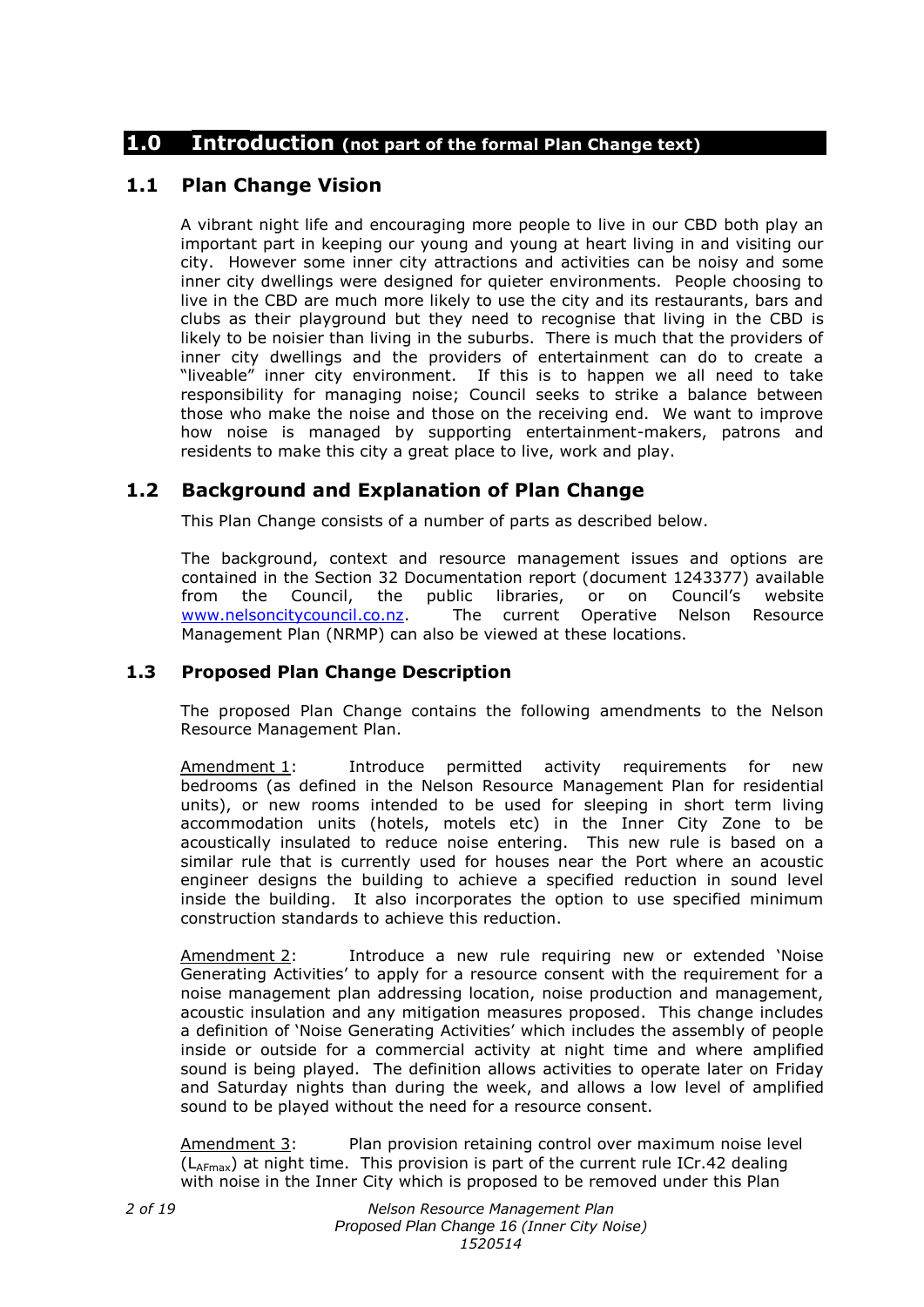Change (see Amendment 5 below).  $L_{AFmax}$  control at night time is an upper limit to single noise events which provides a level of certainty around the limits to a single 'spike' of sound. Note this does not act as a limit that a more continuous source of noise (such as music or an air conditioner unit) can generally operate to and be deemed to be reasonable and not excessive.

Amendment 4: Retain rule ICr.43 'Noise – at residential boundary' (with minor amendments). This Inner City Zone rule provides specific noise levels which cannot be exceeded when received within any site in the Residential Zone. The change involves minor amendments to the existing rule to better reflect the construction noise standard and to allow a change from NZS6801:1991 Measurement of Sound, and NZS6802:1991 Assessment of Environmental Sound to the 2008 versions of the same standards. In addition specific assessment criteria and explanations are added where these previously did not exist. The amendments also allow a broader set of construction activities to utilise the construction noise standard than is currently the case, but otherwise result in no change to the permitted noise levels heard in the Residential Zone.

Amendment 5: Utilise noise provisions of the Resource Management Act 1991 for enforcement of noise in the Inner City Zone, specifically Section 16 'Duty to avoid unreasonable noise' and Section 327 'Issue and effect of excessive noise direction'. This involves the removal of rule ICr.42 'Noise' which currently relies on the measurement of specific noise levels produced by an individual activity. The current rule resulted in enforcement difficulties and an Environment Court decision against Council's enforcement approach at the time.

Amendment 6: As a non-regulatory method ensure that Council officers continue to proactively engage with existing owners and operators to encourage noise management plans and other ways to actively reduce noise. Also provide access to guidance and information around noise production, management and reception in and around the Inner City.

Externally referenced documents: Within the Plan Change text relating to the amendments above Plan Change 16 also externally references three Standards New Zealand Standards:

NZS 6801:2008 Acoustics – Measurement of environmental sound

NZS 6802:2008 Acoustics – Environmental noise

NZS 6803:1999 Acoustics – Construction noise

## **1.4 Format of the Plan Change provisions**

For the ease of the reader the full text of provisions to be changed have been used in this document.

#### **The reader should be aware that operative provisions and text that are not proposed to be changed are unable to be submitted upon.**

Within this Plan Change:

- 'Normal' text applies to operative provisions and text which are to remain unchanged.
- 'Underline' text applies to proposed new provisions.
- 'Strikethrough' text applies to operative provisions proposed to be deleted or amended as described.
- '*Italic*' text applies to instructions (therefore are non statutory).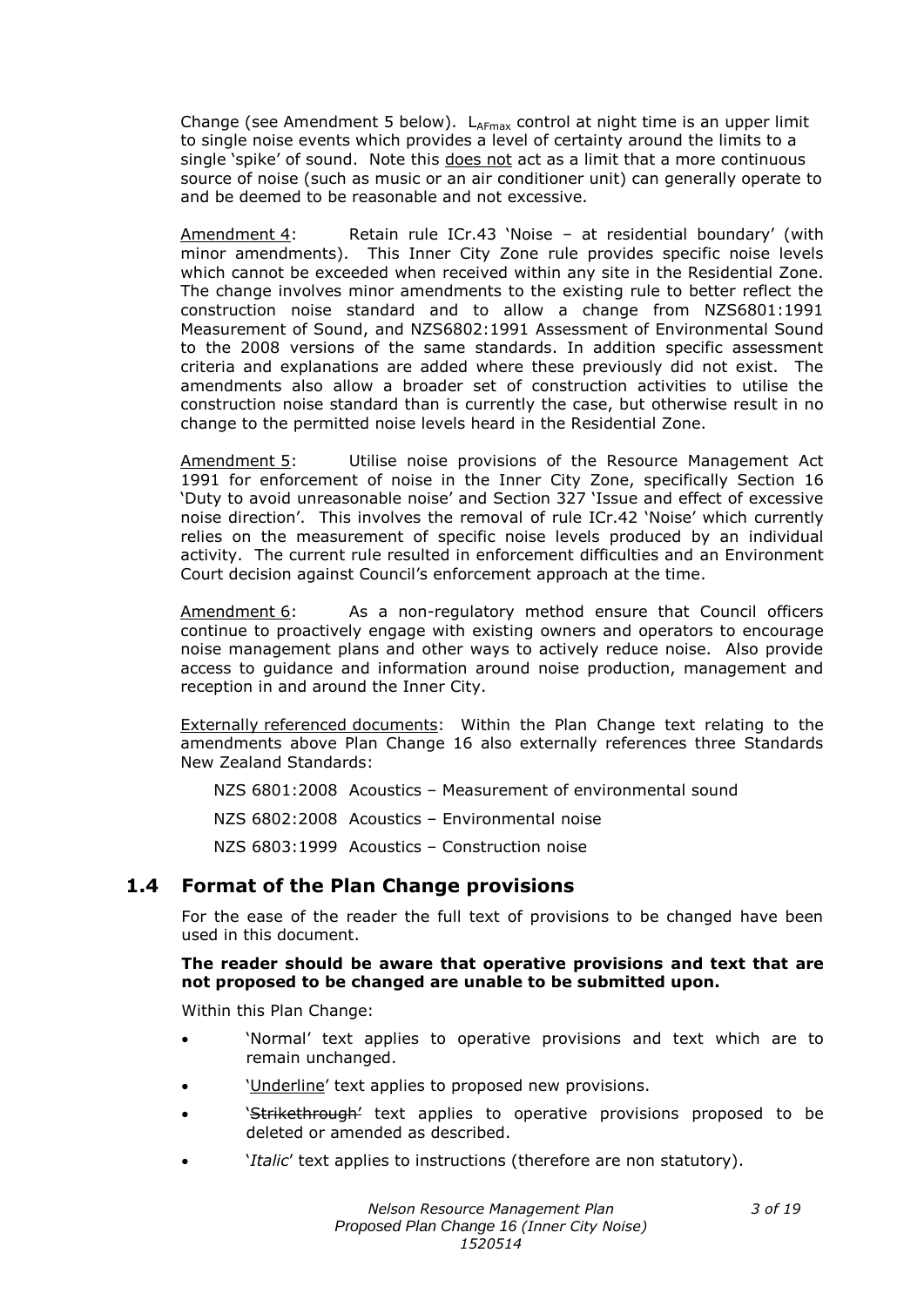# **2.0 Proposed Plan Change 16: Proposed Amendments to the Nelson Resource Management Plan (Statutory Provisions)**

### *Amendment 1 – Acoustic insulation for any new bedrooms or rooms intended to be used for sleeping in short term living accommodation units in the Inner City*

*Add a new rule, assessment criteria and explanation to Inner City Zone (City Centre and City Fringe areas) of the Nelson Resource Management Plan*

| Item                                                                          | Permitted                                                                                                                                                                                                                                                                                                                                                                                                                                                                                                                                                                                                                                                                                                                                                                                                                                                                                                                                                                                                                                                        | Controlled                  | Discretionary/Non-<br>complying                                                           |
|-------------------------------------------------------------------------------|------------------------------------------------------------------------------------------------------------------------------------------------------------------------------------------------------------------------------------------------------------------------------------------------------------------------------------------------------------------------------------------------------------------------------------------------------------------------------------------------------------------------------------------------------------------------------------------------------------------------------------------------------------------------------------------------------------------------------------------------------------------------------------------------------------------------------------------------------------------------------------------------------------------------------------------------------------------------------------------------------------------------------------------------------------------|-----------------------------|-------------------------------------------------------------------------------------------|
| <b>ICr.43A</b><br><b>Acoustic</b><br><b>Insulation of</b><br><b>Buildings</b> | ICr.43A.1<br>Construction of new Bedrooms or<br>rooms intended to be used for<br>sleeping in Short Term Living<br>Accommodation Units is permitted<br>if:<br>a)<br>the new Bedrooms or rooms<br>intended to be used for sleeping in<br>Short Term Living Accommodation<br>Units are acoustically insulated in<br>accordance with Appendix 19<br>(AP19.3 Inner City Zone, Table 3),<br>or<br>b)<br>the new Bedrooms or rooms<br>intended to be used for sleeping in<br>Short Term Living Accommodation<br>Units are acoustically insulated to<br>achieve a façade sound level<br>difference of not less than 30dB<br>$D_{2m,nT}$ +C <sub>tr</sub> , and has either<br>ventilating windows open or<br>minimum ventilation requirements<br>as set down in Appendix 19 (AP19.3<br>Inner City Zone), and<br>If option b) is used then<br>C)<br>prior to commencement of any<br>construction or site works a<br>certificate is obtained from a<br>suitably qualified acoustic engineer<br>to demonstrate that the building<br>design complies with option b)<br>above. | ICr.43A.2<br>Not applicable | ICr.43A.3<br>Activities that<br>contravene a<br>permitted condition<br>are discretionary. |
|                                                                               |                                                                                                                                                                                                                                                                                                                                                                                                                                                                                                                                                                                                                                                                                                                                                                                                                                                                                                                                                                                                                                                                  |                             |                                                                                           |

| <b>Assessment Criteria</b>                | Explanation                                |
|-------------------------------------------|--------------------------------------------|
| ICr.43A.4                                 | ICr.43A.5                                  |
| The location and orientation of the new   | This rule proactively ensures that the new |
| Bedrooms or rooms intended to be used for | Bedrooms or rooms intended to be used for  |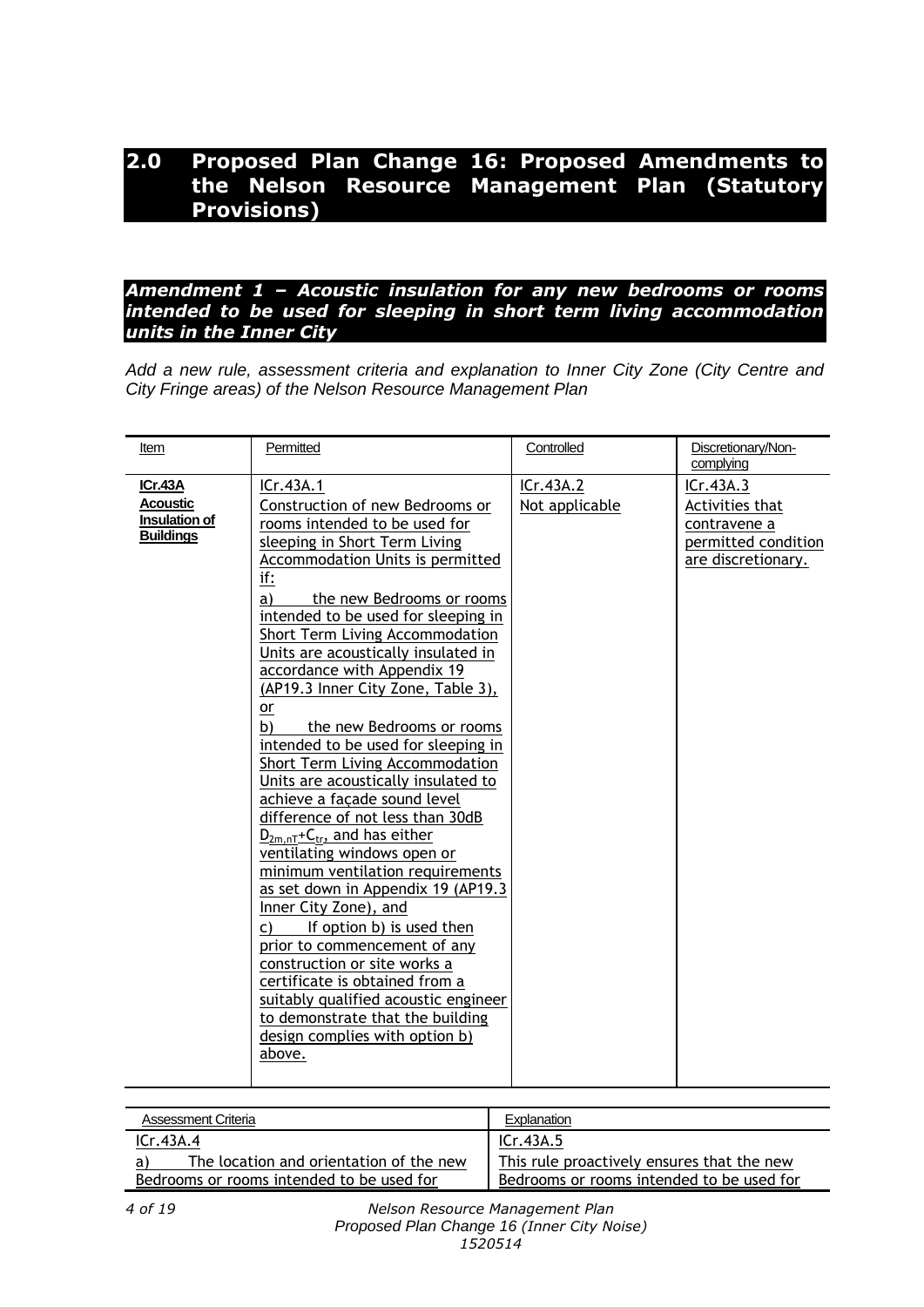| sleeping in Short Term Living Accommodation                                                                         | sleeping in Short Term Living Accommodation                                                                                                                                                                                                                                                                                                                                                                                      |  |
|---------------------------------------------------------------------------------------------------------------------|----------------------------------------------------------------------------------------------------------------------------------------------------------------------------------------------------------------------------------------------------------------------------------------------------------------------------------------------------------------------------------------------------------------------------------|--|
| Units in relation to noise sources.                                                                                 | Units in the Inner City Zone have acoustic                                                                                                                                                                                                                                                                                                                                                                                       |  |
| The likely exposure to the noise, the type<br>b)                                                                    | insulation features designed into the building                                                                                                                                                                                                                                                                                                                                                                                   |  |
| of noise (volume, tone and audio frequency), and                                                                    | from the start to create reasonable sleeping                                                                                                                                                                                                                                                                                                                                                                                     |  |
| the duration of exposure.                                                                                           | environments. The rule operates in                                                                                                                                                                                                                                                                                                                                                                                               |  |
| The time of day or night the noise is likely                                                                        | conjunction with other rules to manage noise                                                                                                                                                                                                                                                                                                                                                                                     |  |
| to be experienced.                                                                                                  | in the city centre. It recognises that new                                                                                                                                                                                                                                                                                                                                                                                       |  |
| The measures proposed to be undertaken<br>d)<br>to ensure an appropriate sleeping noise<br>environment is achieved. | Bedrooms or rooms intended to be used for<br>sleeping in Short Term Living Accommodation<br>Units in the Inner City Zone, which is<br>inherently a noisier environment than that<br>generally experienced in the Residential Zone,<br>should undertake some measures to protect<br>against the adverse effects of noise.                                                                                                         |  |
|                                                                                                                     | Two methods of achieving compliance with the<br>rule are possible; one allows a developer or<br>owner to select from a list of specified<br>materials, and construction methods to use,<br>whilst the second allows any material or<br>construction style to be used (subject to the<br>Building Code) but it must be certified by a<br>suitably qualified acoustic engineer to achieve<br>a specified level of noise reduction. |  |

*Amendments to contents page of Inner City Zone rule tables*

*Add*

ICr.43A Acoustic Insulation of Buildings

*Amendments to Appendix 19, AP19.2 Port Effects Control Overlay*

# **AP19.2 Port Effects Control Overlay**

- **AP19.2.i** Acoustic insulation requirements for the Port Effects Control Overlay area included in the rules for the respective zones. However, no minimum construction requirements for habitable spaces (MW71A) are specified for the Port Effects Control Overlay. Instead the rules require certification from an acoustic engineer that the building design will achieve the required design noise level for that zone and, certification on completion of the works.
- **AP19.2.ii** In addition, where the indoor design level cannot be achieved with ventilating windows open, the minimum ventilation requirements for habitable spaces require either:
- a) A mechanical system or mechanical ventilation system capable of:
- providing at least 15 air changes of outdoor air per hour in the principal living room of each building and give 5 air changes of outdoor air per hour in the other habitable spaces of each building, in each case with all external doors and windows of the building closed with the exception of such windows in non-habitable spaces that need to be ajar to provide air relief paths;
- enabling the rate of airflow to be controlled across the range, from the maximum airflow capacity down to 0.5 air changes (plus or minus .01) of outdoor air per hour in all habitable spaces;
- limiting internal air pressure to not more than 30 Pascals above ambient air pressure;
- being individually switched on and off by the building occupants, in the case of each system; and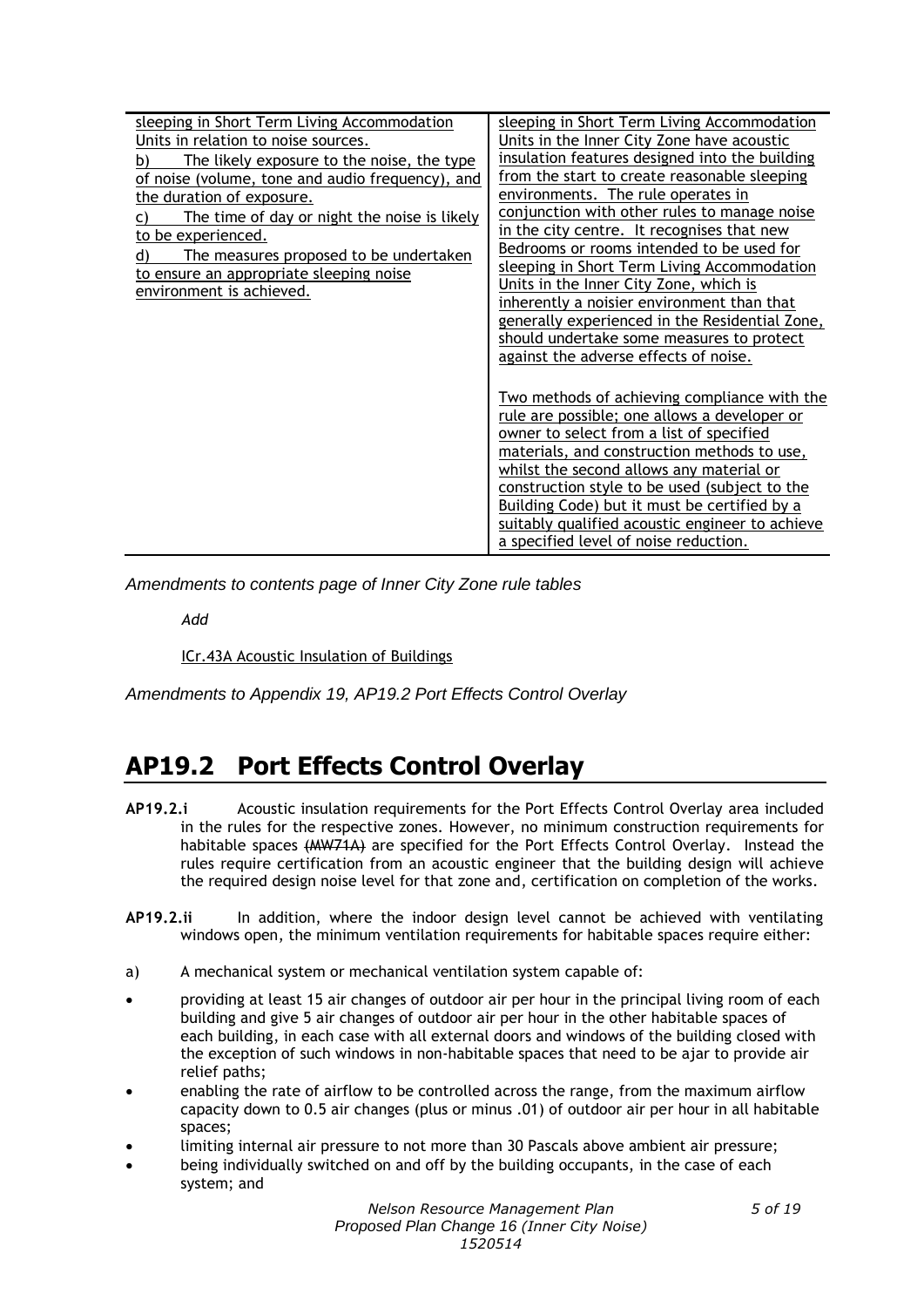- creating no more than 40 dBA  $L_{eq(15 min)}$  in the principal living room, no more than 30 dBA  $L_{\text{eq}(15 \text{ min})}$  in the other habitable spaces, and no more than 50 dBA  $L_{\text{eq}(15 \text{ min})}$  in any hallway, in each building. Noise levels from the mechanical system(s) shall be measured at least one meter away from any diffuser.
- Note: This is the ventilation option provided for by the Port Noise Mitigation Plan. In the event that qualifying residents opt for the following (more expensive) air conditioning option (option b), those residents shall be required to pay the difference.

or:

- b) Air conditioning plus mechanical outdoor air ventilation capable of:
- providing internal temperatures in habitable spaces not greater than 25 degrees Celsius at 5% ambient design conditions as published by the National Institute of Water & Atmosphere Research ("NIWA) (NIWA ,Design Temperatures for Air Conditioning (degrees Celsius), Data Period 1991-2000), with all external doors and windows of the habitable spaces closed;
- providing 0.5 air changes (plus or minus 0.1) of outdoor air per hour in all habitable spaces;
- each of the air conditioning and mechanical ventilation systems shall be capable of being individually switched on and off by the building occupants; and
- creating no more than 40 dBA  $L_{eq(15 min)}$  in the principal living room, no more than 30 dBA  $L_{eq(15 \text{ min})}$  in the other habitable spaces, and no more than 40 dBA  $L_{eq(15 \text{ min})}$  in any hallway, in each building. Noise levels from the mechanical system(s) shall be measured at least one metre away from any diffuser.

and:

c) a mechanical kitchen extractor fan ducted directly to the outside to serve any cooking hob, if such an extractor fan is not already installed and in sound working order.

**AP19.2.iii** A single Residential Unit may contain a combination of the ventilation options a) and b) set out above to achieve the most practicable and cost effective approach. As an example it may be best for the principal living room to comply with option b) whilst the other habitable spaces may comply with option a).

# **AP19.3 Inner City Zone**

- **AP19.3.i** Acoustic insulation requirements for the Inner City Zone are included in the rule ICr.43A 'Acoustic Insulations of Buildings. Under this rule a choice can be made between minimum construction requirements or having the acoustic insulation specifically designed for the proposed development. When designing acoustic insulation the rule requires certification from an acoustic engineer that the building design will achieve the required design noise level.
- **AP19.3.ii** This appendix sets out the minimum ventilation requirements for new Bedrooms or rooms intended to be used for sleeping in Short Term Living Accommodation Units in the Inner City Zone where the indoor design level cannot be achieved with ventilating windows open. These require either:
- a) A mechanical system or mechanical ventilation system capable of:
- 5 air changes of outdoor air per hour in new bedrooms or rooms intended to be used for sleeping in Short Term Living Accommodation Units. In each case with all external doors and windows of the building closed with the exception of such windows in non-habitable spaces that need to be ajar to provide air relief paths;
- enabling the rate of airflow to be controlled across the range, from the maximum airflow capacity down to 0.5 air changes (plus or minus 0.1) of outdoor air per hour in all new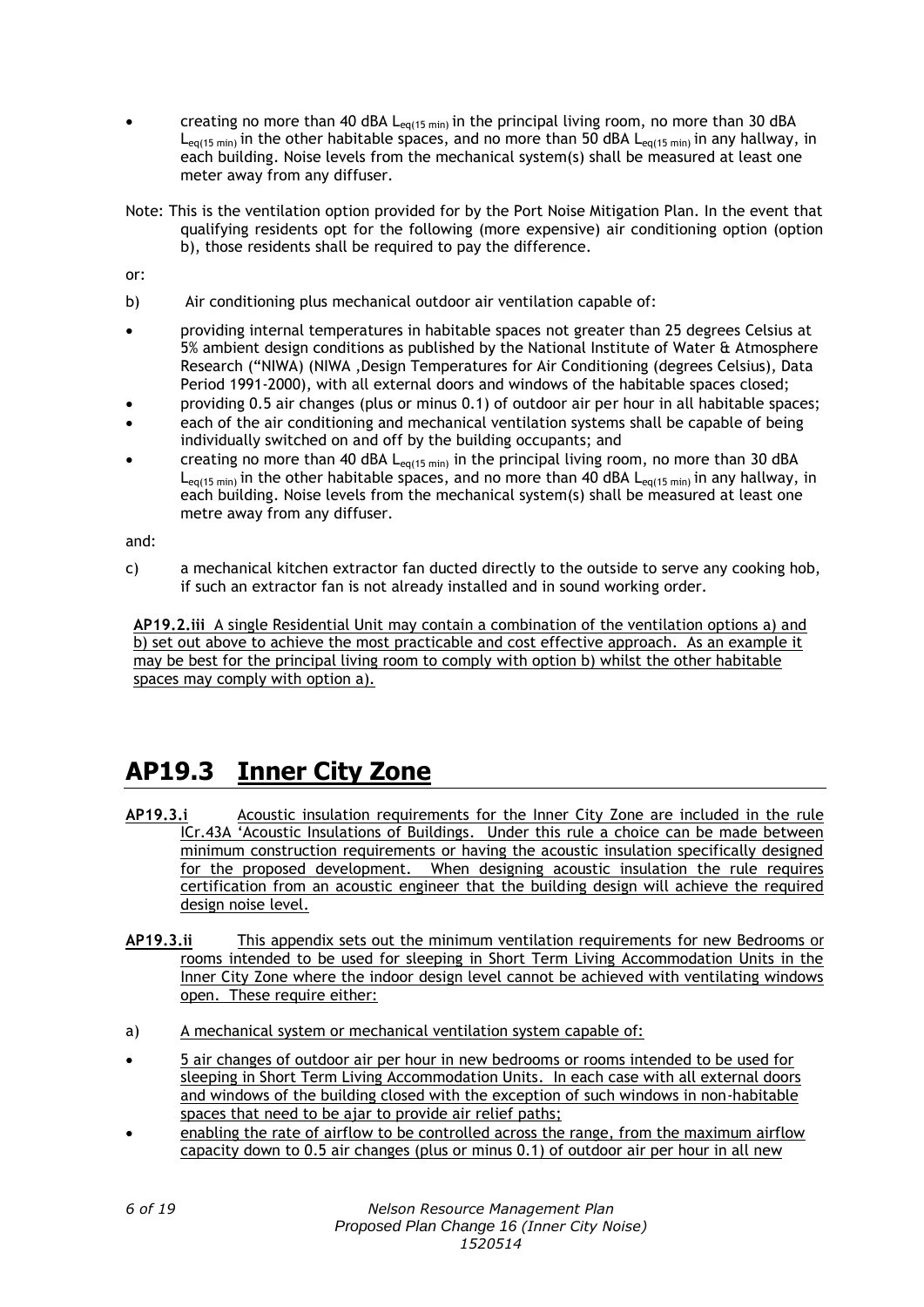bedrooms or rooms intended to be used for sleeping in Short Term Living Accommodation Units;

- limiting internal air pressure to not more than 30 Pascals above ambient air pressure;
- being individually switched on and off by the building occupants, in the case of each system; and
- creating no more than 30 dBA  $L_{eq(15 min)}$  in new bedrooms or rooms intended to be used for sleeping in Short Term Living Accommodation Units. Noise levels from the mechanical system(s) shall be measured at least one metre away from any diffuser.

or:

- b) Air conditioning plus mechanical outdoor air ventilation capable of:
- **•** providing internal temperatures in new bedrooms or rooms intended to be used for sleeping in Short Term Living Accommodation Units, not greater than 25 degrees Celsius at 5% ambient design conditions as published by the National Institute of Water & Atmosphere Research ("NIWA) (NIWA ,Design Temperatures for Air Conditioning (degrees Celsius), Data Period 1991-2000), with all external doors and windows of the new bedrooms or rooms intended to be used for sleeping in Short Term Living Accommodation Units, closed;
- providing 0.5 air changes (plus or minus 0.1) of outdoor air per hour in all new bedrooms or rooms intended to be used for sleeping in Short Term Living Accommodation Units;
- each of the air conditioning and mechanical ventilation systems shall be capable of being individually switched on and off by the building occupants; and
- creating no more than 30 dBA  $L_{eq(15 min)}$  in new bedrooms or rooms intended to be used for sleeping in Short Term Living Accommodation Units. Noise levels from the mechanical system(s) shall be measured at least one metre away from any diffuser.

**AP19.3.iii** Individual rooms in a single Residential Unit or Short Term Living Accommodation Unit may contain a combination of the ventilation options a) and b) set out above to achieve the most practicable and cost effective approach.

**AP19.3.iv** The minimum measures identified in Table 3 below are one of two ways of demonstrating permitted activity status for acoustic insulation of new Bedrooms and rooms intended to be used for sleeping in Short Term Living Accommodation Units in the Inner City Zone**.**  See rule ICr.43A 'Acoustic Insulation of Buildings'.

### **table 3: acoustic insulation of new Bedrooms and rooms intended to be used for sleeping in Short Term Living Accommodation Units in the Inner City Zone**

| <b>Building Element</b> | <b>Required Construction</b>                           |                                                              |
|-------------------------|--------------------------------------------------------|--------------------------------------------------------------|
| Walls                   | Exterior:                                              | 20mm timber weatherboards                                    |
|                         |                                                        | or 2 x 6mm fibre cement                                      |
|                         |                                                        | or 1 x 9mm compressed fibre cement                           |
|                         | Frame:                                                 | nominal 100mm with acoustic blanket                          |
|                         | Interior:                                              | 3 x 13mm high density gypsum plasterboard for top floor      |
|                         |                                                        | Bedrooms and rooms intended to be used for sleeping in       |
|                         | <b>Short Term Living Accommodation Units</b>           |                                                              |
|                         | 13mm high density gypsum plasterboard for mid-level    |                                                              |
|                         | Bedrooms and rooms intended to be used for sleeping in |                                                              |
|                         | Short Term Living Accommodation Units                  |                                                              |
|                         | Or:                                                    | 190 series concrete blocks (minimum every $4th$ core filled) |
|                         | Or:                                                    | 100mm thick pre cast concrete slabs                          |
|                         | Or:                                                    | Solid clay brick veneer (minimum 70mm thick) with standard   |
|                         |                                                        | internal framing and plasterboard lining.                    |
| Windows                 | Minimum<br>17mm                                        | thick laminated glass for top floor Bedrooms and<br>rooms    |
|                         |                                                        | intended to be used for sleeping in Short Term Living        |
|                         |                                                        | <b>Accommodation Units</b>                                   |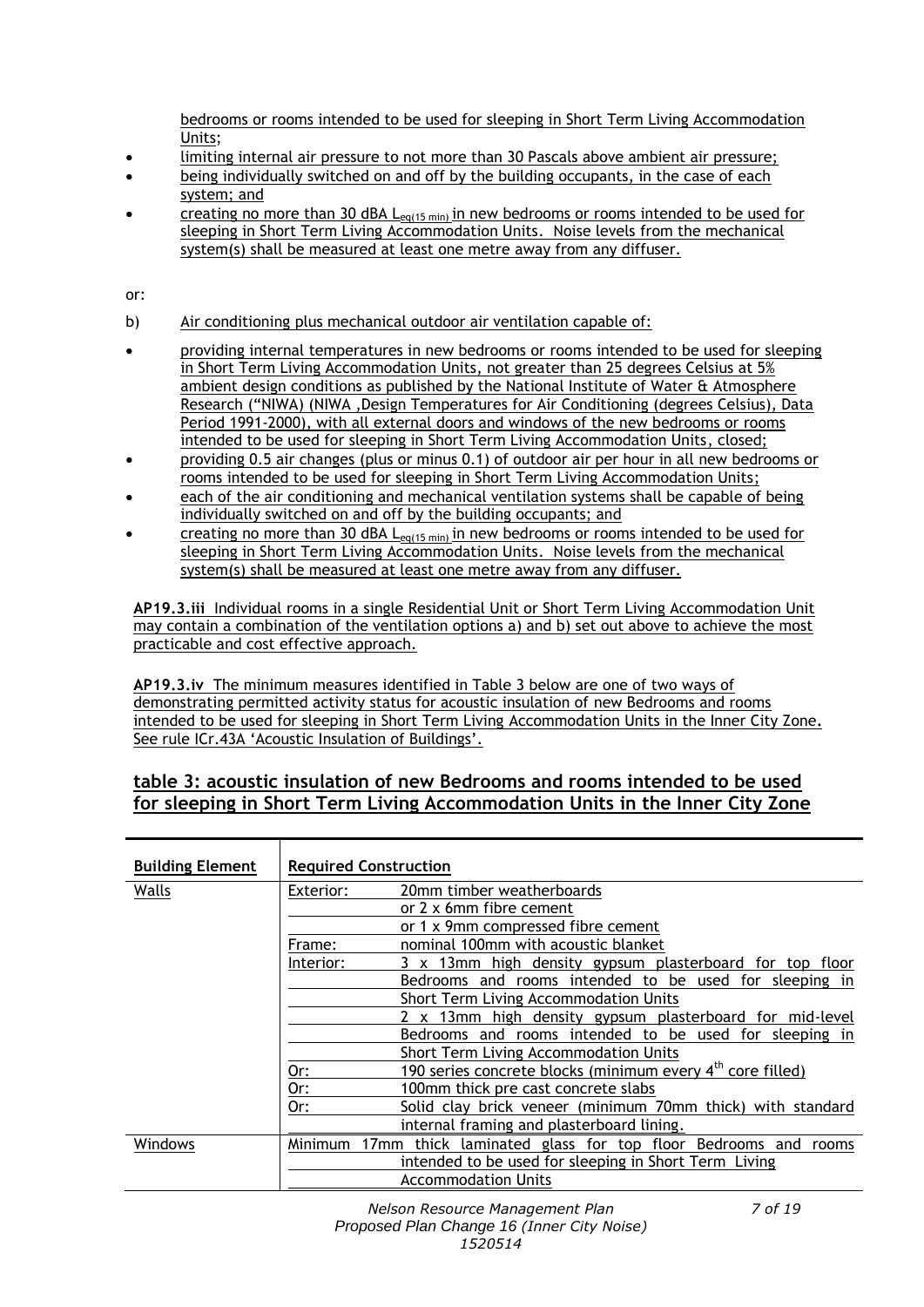|                      | 13mm thick laminated glass for mid-level<br>Minimum<br>Bedrooms and<br>rooms                                                                                                              |  |  |
|----------------------|-------------------------------------------------------------------------------------------------------------------------------------------------------------------------------------------|--|--|
|                      | intended to be used for sleeping in Short Term<br>Living                                                                                                                                  |  |  |
|                      | <b>Accommodation Units</b>                                                                                                                                                                |  |  |
|                      | Or:<br>Double glazed unit with 10mm and 6mm panes, separated by a                                                                                                                         |  |  |
|                      | minimum 50mm air gap.                                                                                                                                                                     |  |  |
| Roof                 | Top floor only, not needed for mid-level Bedrooms and rooms intended to be<br>used for sleeping in Short Term Living Accommodation Units                                                  |  |  |
|                      | Cladding:<br>0.5mm profiled steel or tiles or 6mm corrugated fibre cement<br>Timber truss with acoustic blanket<br>Frame:<br>Ceiling:<br>3 x 13mm high density gypsum plasterboard        |  |  |
| <b>External Door</b> | Hinged solid core door of at least $40kg/m^2$ with airtight seals (or if glazed, as<br>per window requirements). Sliding doors are not suitable.                                          |  |  |
| Internal Door        | Internal doors to new bedrooms or rooms intended to be used for sleeping in<br>Short Term Living Accommodation Units shall be hinged solid core of at least<br>$16$ kg/m <sup>2</sup> .   |  |  |
| Ventilation          | The indoor design sound level shall be achieved with windows and doors shut.<br>This requires the use of minimum ventilation requirements as set out in<br>Appendix 19.3 Inner City Zone. |  |  |

Acoustic Blanket: 75mm of acoustically absorbent material with minimum area density of  $580g/m^2$ , such as fibreglass, rockwool, polyester or wool. Thermal insulation such as R1.8 is also suitable.

High Density Plasterboard: Gypsum Plasterboard of minimum density 960kg/m<sup>3</sup>.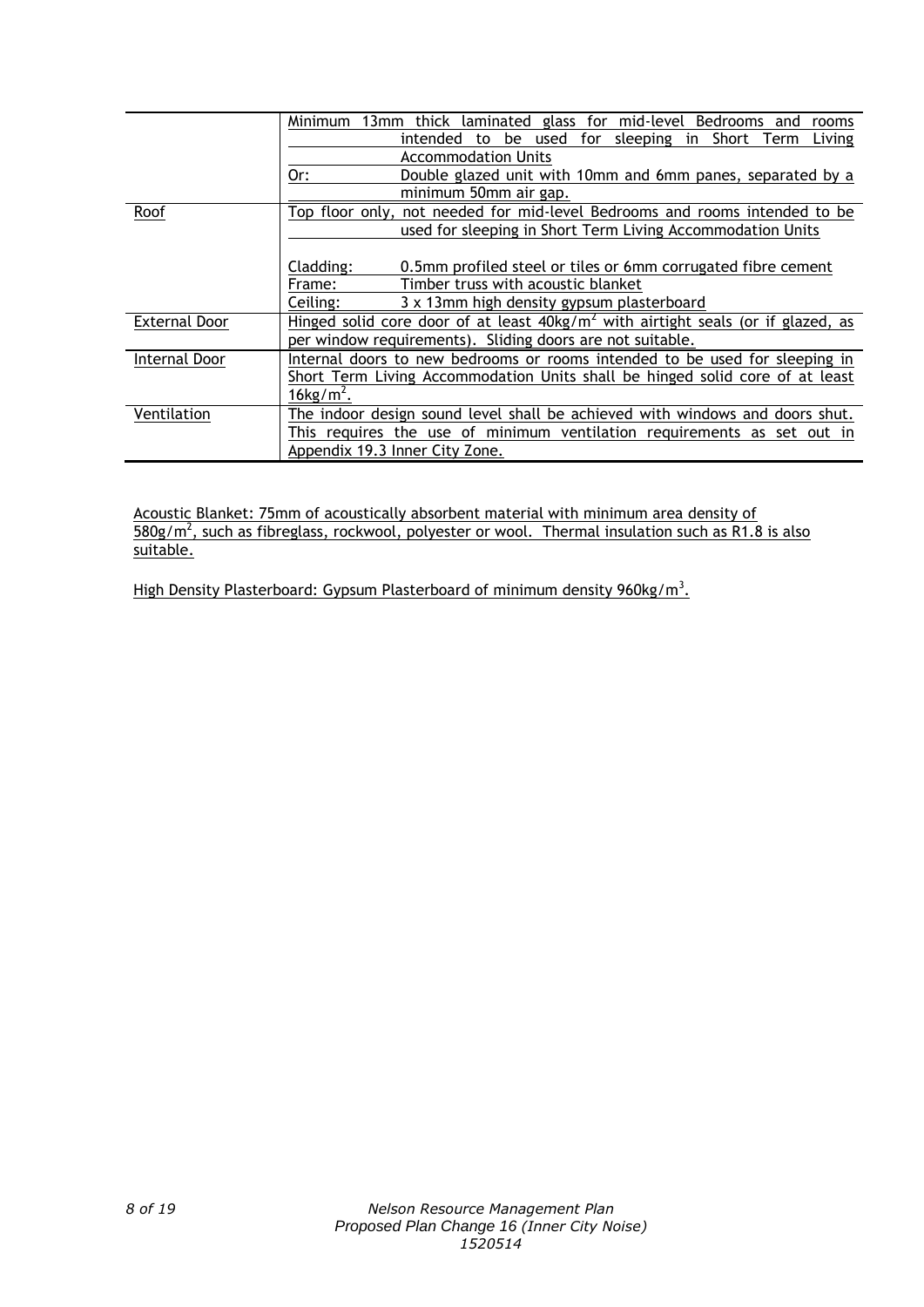### *Amendment 2 – New Noise Generating Activities required to apply for resource consent including noise management requirements up front*

*Include a new definition in Chapter Two Meanings of Words to the Nelson Resource Management Plan*

#### **Noise Generating Activity**

is an activity that takes place at a site or building located in the Inner City Zone, involving:

- the assembly of people within a building for a commercial activity involving the playing of amplified sound (from a sound system with greater than 100W output) between the hours of 11:00pm and 7:00am Sunday to Thursday nights, and for the nights of Friday, Saturday, Christmas Eve and New Year's Eve 1:00am and 7:00am, or
- the assembly of people in an outdoor area (i.e. an area that is outside of the main part of the building such as garden bars, outdoor dining and smoking areas) associated with a commercial activity between the hours of 11:00pm and 7:00am Sunday to Thursday nights, and for the nights of Friday, Saturday, Christmas Eve and New Year's Eve 1:00am and 7:00am, and
- temporary events occurring no more than once per year in any one site or building are excluded from this definition. Noise from these events is still required to take account of Section 16 and 327 of the RMA, and rule ICr.42B and Appendix 13 of this Plan.

*Add a new rule, assessment criteria and explanation to Inner City Zone (City Centre and City Fringe areas) of the Nelson Resource Management Plan*

| Item                                                    | Permitted                                                                                                                                                                                                                                                                                                                                                                                                                                                                                | Controlled                  | Discretionary/Non-<br>complying                                                                                                                                                                                                                                     |
|---------------------------------------------------------|------------------------------------------------------------------------------------------------------------------------------------------------------------------------------------------------------------------------------------------------------------------------------------------------------------------------------------------------------------------------------------------------------------------------------------------------------------------------------------------|-----------------------------|---------------------------------------------------------------------------------------------------------------------------------------------------------------------------------------------------------------------------------------------------------------------|
| ICr.42A<br><b>Noise Generating</b><br><b>Activities</b> | ICr.42A.1<br>The establishment or extension of al<br>'noise generating activity' is not a<br>permitted activity.<br>For the purposes of this rule<br>'extension' is defined as any<br>alteration or change which:<br>results in a 10% or greater<br>a)<br>increase in permitted patrons, or<br>any increase in operating<br>b)<br>hours, or<br>results in an outdoor area<br>accessible to patrons which is new,<br>has a different location, or is<br>increased in size by 10% or more. | ICr.42A.2<br>Not applicable | ICr.42A.3<br>The establishment<br>or extension of a<br>'noise generating<br>activity' is a<br>discretionary<br>activity if a noise<br>management plan<br>is provided in<br>accordance with<br>the provisions of<br>Appendix 13.1<br>Noise Generating<br>Activities. |

| Assessment Criteria                                | Explanation                                      |
|----------------------------------------------------|--------------------------------------------------|
| ICr.42A.4                                          | ICr.42A.5                                        |
| the suitability of the site, the activity on<br>a) | Before a Noise Generating Activity establishes   |
| the site and in any outdoor areas, having regard   | or extends in the Inner City Centre a resource   |
| to its location, and the proximity of residential  | consent is required to assess the suitability of |
| or other noise-sensitive activities.               | the site and specific proposal in terms of       |
| expected hours of operation and type of<br>b)      | management and reduction of noise at source.     |
|                                                    | Conditions can be imposed as appropriate to      |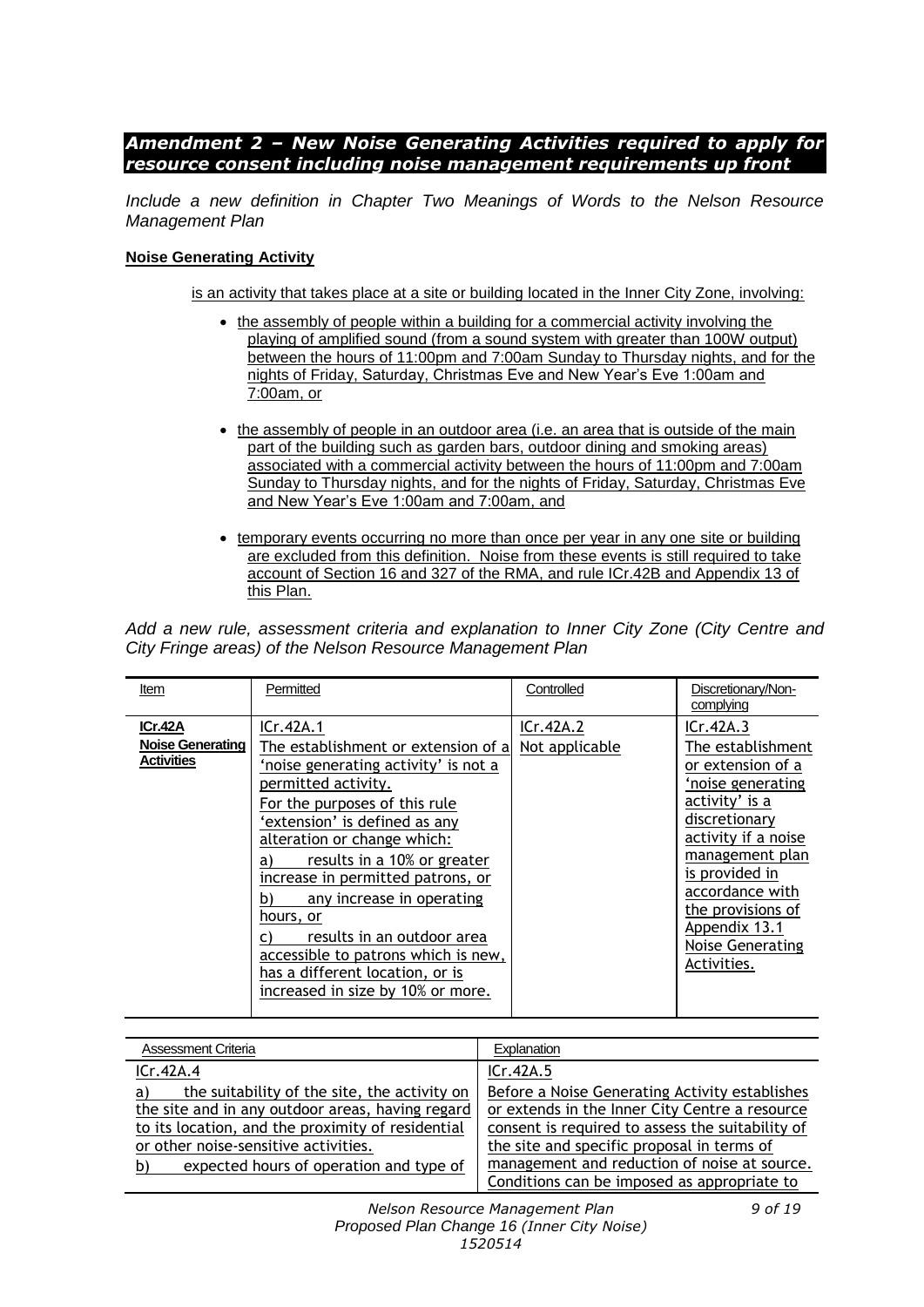| noise expected to be generated.          | maintain an acceptable level of noise            |
|------------------------------------------|--------------------------------------------------|
| The adequacy of measures to manage or    | generation for the Inner City (see policies      |
| reduced noise at source, including the   | IC4.2, IC4.3 and IC5.2 in particular). In        |
| provisions of a Noise Management Plan in | addition to this rule, rules ICr.42, ICr.42B and |
| accordance with Appendix 13.             | the relevant sections of the Resource            |
|                                          | Management Act 1991 apply to the ongoing         |
|                                          | operation of the activity and to existing        |
|                                          | activities already established.                  |
|                                          | The permitted activity standard includes a       |
|                                          | definition of extension based on there being a   |
|                                          | 10% or greater increase in permitted patrons.    |
|                                          | The number of permitted patrons in a building    |
|                                          | is determined through the Building Codes fire    |
|                                          | safety provisions (Clause 'C'). Any changes      |
|                                          | which will result in a 'change of use' must be   |
|                                          | advised to the Territorial Authority for         |
|                                          | consideration under the Building Code.           |

*Amendments to contents page of Inner City Zone rule tables*

*Add*

ICr.42A Noise Generating Activities

*Add new paragraph to ICr.46.5 Explanation*

Rule ICr.42A 'Noise Generating Activities' may also be applicable to activities considered under rule ICr.46. See definition of 'Noise Generating Activity' in Chapter Two 'Meanings of Words' and rule ICr.42A.

*Add a new appendix to the Nelson Resource Management Plan*

# **appendix 13 Inner City Zone: Noise Management Plans and assessment of unreasonable and excessive noise**

# **AP13 Overview**

Relating to rule ICr.42A this appendix prescribes the matters that shall be included in the Noise Management Plans for new and extended Noise Generating Activities. The overall intent of a Noise Management Plan is that the best practicable option is undertaken to ensure that the emission of noise from a site does not exceed a reasonable level.

Relating to rule ICr.42B this appendix sets out aspects which may help form an opinion for assessment of unreasonable and excessive noise as it relates to noise produced within the Inner City Zone (City Centre and City Fringe, including the Intense Development Area).

# **AP13.1 Noise Generating Activities**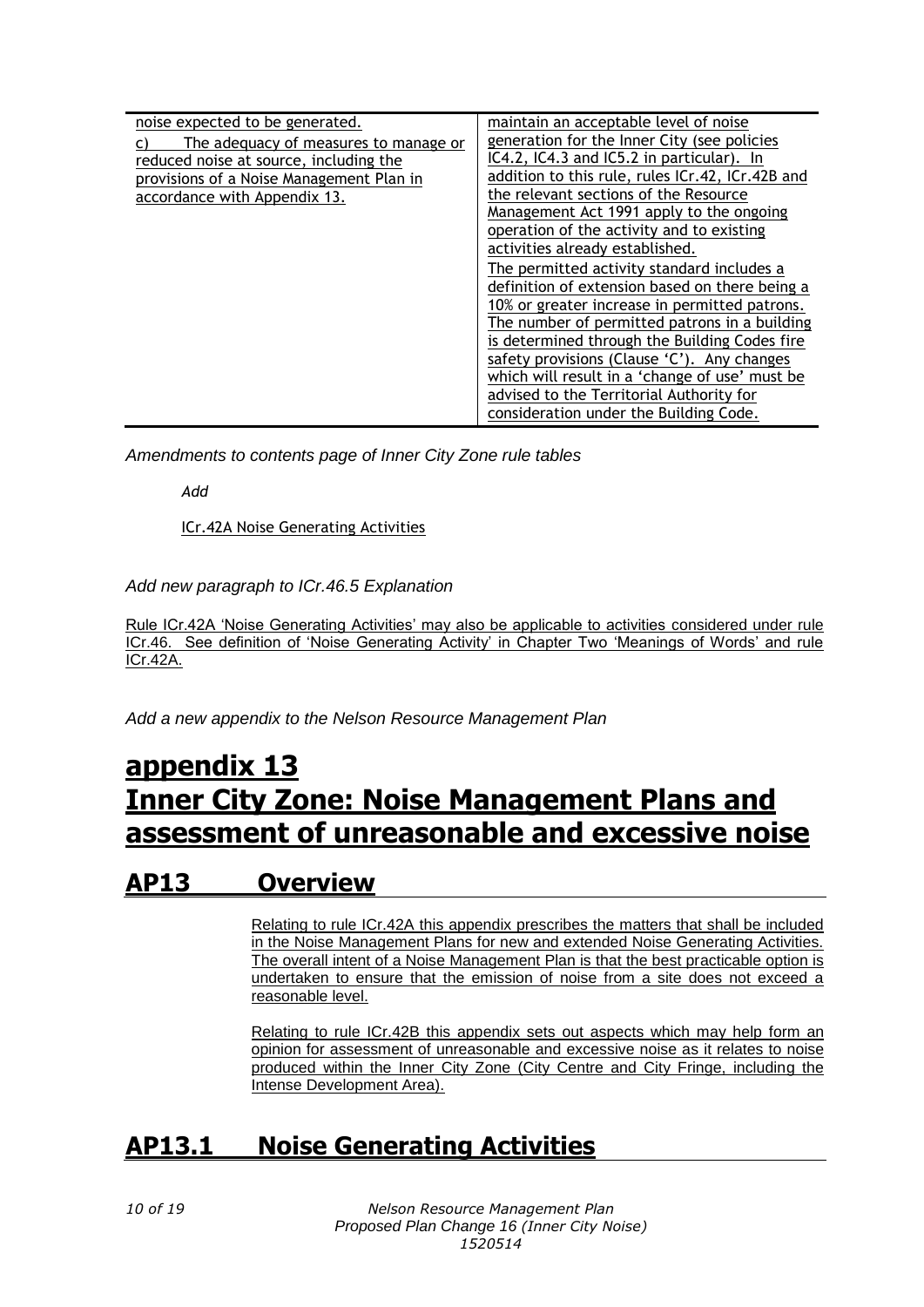#### **AP13.1.1 Minimum Noise Management Plan Provisions**

**AP13.1.1.i** The Noise Management Plan required under Rule ICr.42A shall be prepared by a professional acoustic engineer and shall, at a minimum, contain the following:

- a) The intended outcomes of the Noise Management Plan, including the design noise level to be received outside of the building and site.
- b) A description of the premises including details of walls, roof, cladding, door openings and windows, ventilation, site layout, outdoor areas and any acoustic insulation that has been, or will be, installed, and a description of how these assist to reduce noise levels and meet the design noise level specified above.
- c) A description of the surrounding land uses and in particular residential or short term living accommodation units, including a description of the existing sound environment in the area.
- d) A description of all noise generating activities carried out in the premises or on the site.
- e) A floor plan of the premises, including outdoor areas, with the noise sources marked on it.
- f) The hours of operation of the noise generating activities.
- g) The specifications of the sound systems and any mechanisms to govern the maximum noise output.
- h) Details of any noise data that has been recorded, and any noise modelling; noise monitoring; auditing and reporting procedures, including methods used.
- i) Any methods proposed to manage noise produced by patrons, including either leaving the venue, or queuing for entry.
- j) The name and contact details of the manager responsible for noise generating activities in the premises.
- k) Complaint handling and recording procedures, and
- l) Procedures for achieving noise reduction through operational procedures and staff training.

#### **AP13.1.2 Minimum Monitoring and Reporting Requirements**

**AP13.1.2.i** The minimum monitoring and reporting requirements on any approved consent and associated Noise Management Plan are as follows:

- a) A inventory shall be kept of all noise sources at the premises, and
- b) Copies of the Noise Management Plan and the inventory required above are to be held at the premises and made available to Council staff as and when requested.

#### **AP13.1.3 Measurement of Noise**

**AP13.1.3.i** The measurement of noise is to be in accordance with NZS 6801: 2008 and 6802: 2008

# **AP13.2 Assessment of unreasonable and excessive noise**

#### **AP13.2.1 Noise assessment criteria**

**AP13.2.1.i** Nelson City Council, for the purposes of assessing compliance with permitted activity conditions, relevant resource consent conditions, and sections 16(1), or in forming an opinion under 327(1) of the Resource Management Act will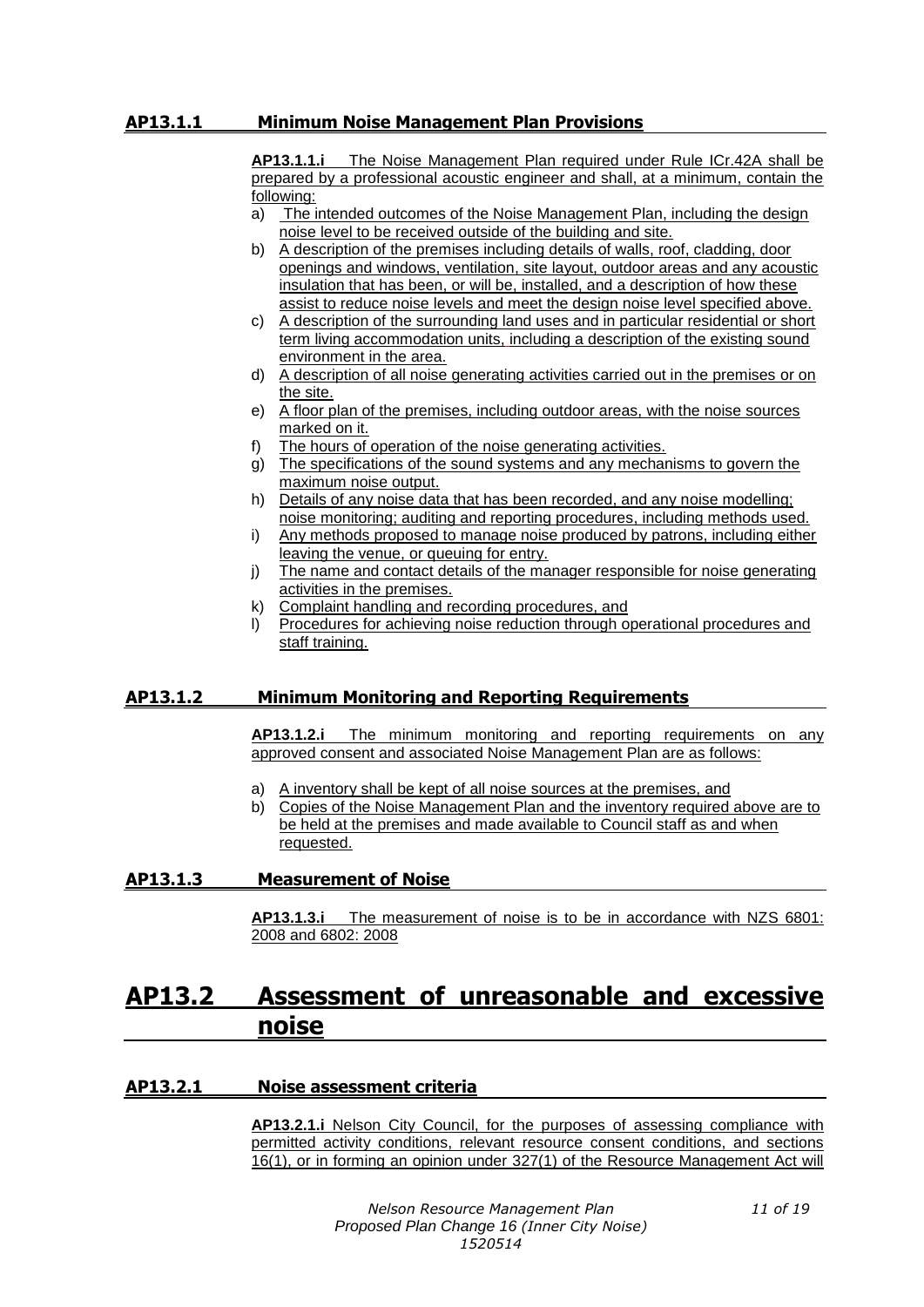generally take into account the following matters when determining whether or not noise is unreasonable or excessive:

- the **frequency** (number of events) of noise emission, and
- ii) the **intensity** of the noise, as indicated by volume, tone, and audio frequency and the degree of disturbance, and
- iii) the **duration** of each noise event, and
- iv) the **nature** of the noise, and
- v) the **location and timing** of the noise, having regard to the time of day or night and the sensitivity (including reverse sensitivity) of the receiving environment.

**AP13.2.1.ii** Assessment may also consider the following matters.

- a) Other noise complaints or events relating to emissions from the same location which have been found to be unreasonable or excessive, including what remedial action has previously been undertaken.
- b) Where possible and relevant, noise level measurements from a calibrated noise meter to determine actual noise level.
- c) Information regarding the effectiveness of any noise management plan, or on site noise management.
- d) Whether the best practicable option is being undertaken to ensure noise produced does not exceed a reasonable level.

#### **AP13.2.2 Construction Noise**

**AP13.2.2.i** Construction activity by necessity can produce higher levels of noise than would be expected, or be deemed reasonable, from other activities. In recognition of this Standards New Zealand have produced NZS 6803:1999 Acoustics – Construction Noise. In assessing construction noise produced in the Inner City Zone Nelson City Council will use this standard, in addition to the points outlined in AP13.2.1.i and AP13.2.1.ii, as a guide to the reasonableness of the construction noise produced.

**AP13.2.2.ii** Separately to this appendix rule ICr.43 provides that the provisions of NZS 6803:1999 Acoustics – Construction Noise apply to construction noise received in the Residential Zone.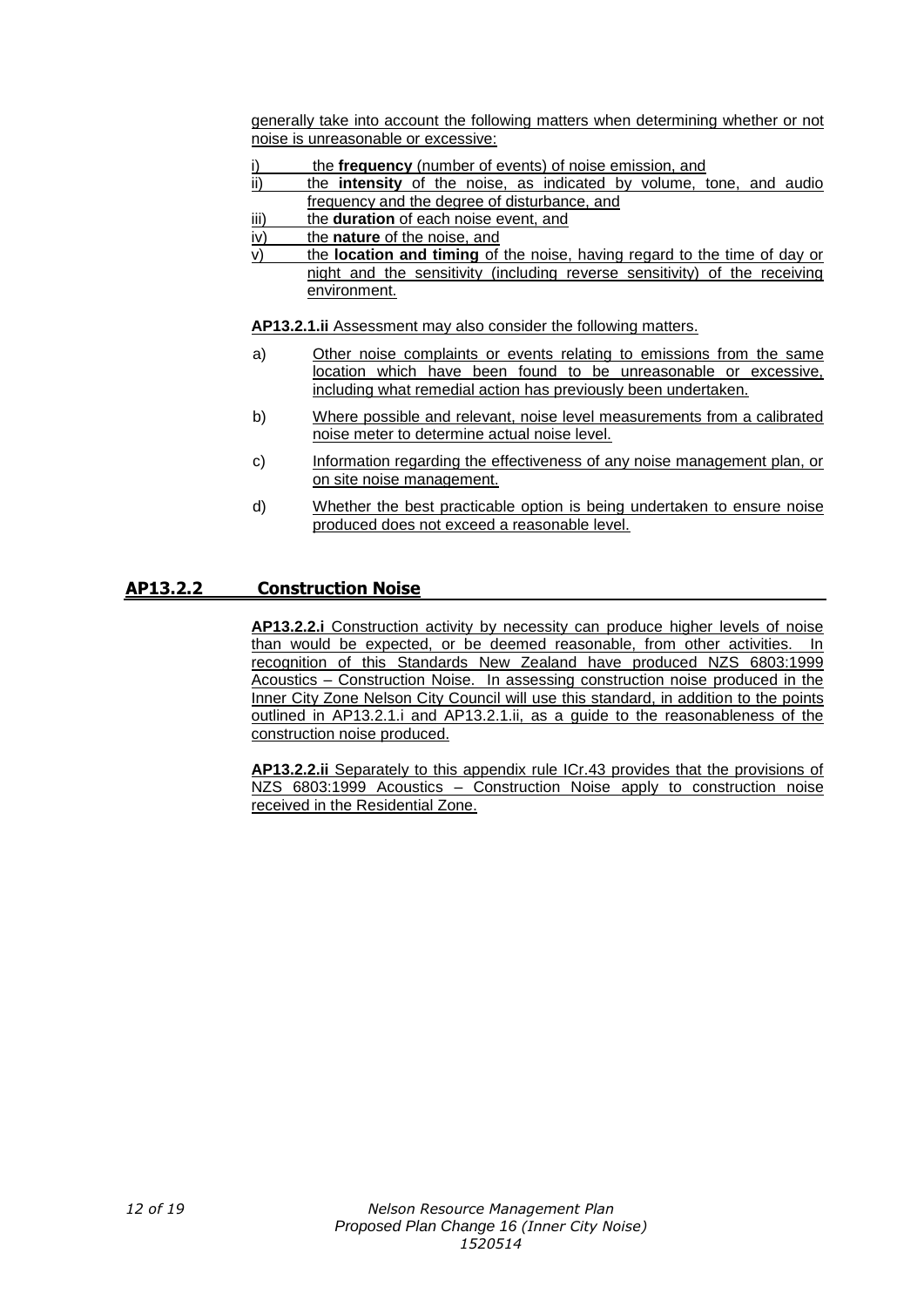### *Amendment 3 – Plan provision retaining control over maximum noise level (LAFmax) at night time.*

*Add a new rule, assessment criteria and explanation to Inner City Zone (City Centre and City Fringe areas) of the Nelson Resource Management Plan*

| Item                                         | Permitted                                                                                                                                                                                                                                                                                                                                                 | Controlled                 | Discretionary/Non-<br>complying                                                          |
|----------------------------------------------|-----------------------------------------------------------------------------------------------------------------------------------------------------------------------------------------------------------------------------------------------------------------------------------------------------------------------------------------------------------|----------------------------|------------------------------------------------------------------------------------------|
| ICr.42<br>Maximum Night<br><b>Time Noise</b> | ICr.42.1<br>Noise measured 1 metre<br>from the façade of any<br>Residential Unit or Short<br><b>Term Living</b><br><b>Accommodation Unit shall</b><br>not exceed the following<br>maximum noise levels<br>during the hours 10:00pm<br>to 7:00am:<br>75 dB LAFmax<br>All measurements and<br>assessment shall be in<br>accordance with<br>NZS6801:2008 and | ICr.42.2<br>Not Applicable | ICr.42.3<br>Activities that<br>contravene a<br>permitted condition<br>are discretionary. |
|                                              | NZS6802:2008.                                                                                                                                                                                                                                                                                                                                             |                            |                                                                                          |

| <b>Assessment Criteria</b>                                                                                                                                                                                                                                                                                                                                                                                                                                                                                                                            | <b>Explanation</b>                                                                                                                                                                                                                                                                                                                                                                                                                                                                                                                                                                                                                                                                                                                                                                                                                           |
|-------------------------------------------------------------------------------------------------------------------------------------------------------------------------------------------------------------------------------------------------------------------------------------------------------------------------------------------------------------------------------------------------------------------------------------------------------------------------------------------------------------------------------------------------------|----------------------------------------------------------------------------------------------------------------------------------------------------------------------------------------------------------------------------------------------------------------------------------------------------------------------------------------------------------------------------------------------------------------------------------------------------------------------------------------------------------------------------------------------------------------------------------------------------------------------------------------------------------------------------------------------------------------------------------------------------------------------------------------------------------------------------------------------|
| ICr.42.4                                                                                                                                                                                                                                                                                                                                                                                                                                                                                                                                              | ICr.42.5                                                                                                                                                                                                                                                                                                                                                                                                                                                                                                                                                                                                                                                                                                                                                                                                                                     |
| The length of time, number of times, or the<br>a)<br>level by which, the noise standards will be<br>exceeded at night, and the likely disturbance that<br>may cause.<br>The nature and location of nearby activities<br>b)<br>and the effects they may experience, particularly<br>the night time effects on occupants of Residential<br>Units and Short Term Living Accommodation within<br>the Inner City and neighbouring zones.<br>Whether the noise is likely to detract from<br>the amenity sought for the Inner City and<br>Residential Zones. | L <sub>AFmax</sub> control at night time provides an upper<br>limit to single noise events which provides a<br>level of certainty around the limits to a<br>single 'spike' of sound. Note this does not<br>act as a limit that a more continuous source<br>of noise can generally operate to and be<br>deemed to be reasonable and not excessive.<br>In addition to controls on maximum noise;<br>noise will be controlled by Council officers<br>under the relevant sections of the Resource<br>Management Act for unreasonable and<br>excessive noise. See rule ICr.42B (General<br>Noise Emission) for information and guidance<br>on this process. As a pro-active measure,<br>Council officers will also offer information<br>and advice to noise producers on ways in<br>which they can reduce and control their<br>emission of noise. |

*Amendments to contents page of Inner City Zone rule tables*

*Add*

ICr.42 Maximum Night time Noise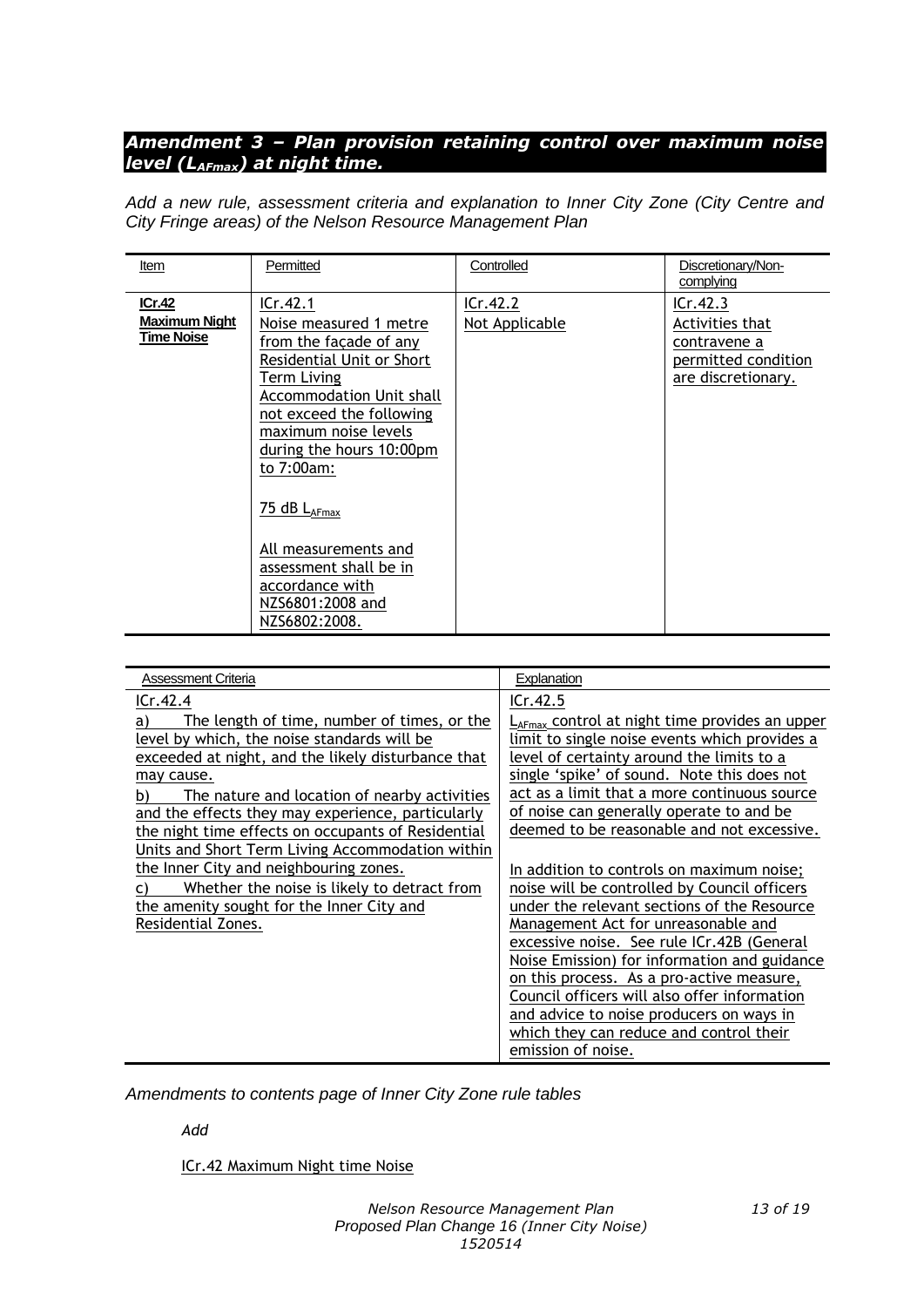## *Amendment 4 – Retain and Amend Existing Rule ICr.43 Noise at Residential Boundary*

*Amend rule ICr.43 Noise at residential boundary and associated assessment criteria and explanation in the Inner City Zone (City Centre and City Fringe areas) as follows:*

| Item                                                                                                 | Permitted                                                                                                                                                                                                                                                                                                                                                                                                                                                                                                                                                                                                                                                                                                          | Controlled                 | Discretionary/Non<br>-complying                                                             |
|------------------------------------------------------------------------------------------------------|--------------------------------------------------------------------------------------------------------------------------------------------------------------------------------------------------------------------------------------------------------------------------------------------------------------------------------------------------------------------------------------------------------------------------------------------------------------------------------------------------------------------------------------------------------------------------------------------------------------------------------------------------------------------------------------------------------------------|----------------------------|---------------------------------------------------------------------------------------------|
| ICr.43<br>Noise received at<br>sites in the<br><b>Residential Zone</b><br>At residential<br>boundary | ICr.43.1<br>Noise levels measured at any<br>a)<br>site within a Residential Zone must<br>not exceed:<br>Daytime:<br>L <sub>10</sub> :55dBA<br>$53$ dB $L_{Aea}$<br>Other times:<br>L <sub>10</sub> :45dBA<br><del>Lmax: 75 dBA</del><br>$43$ dB $L_{Aea}$<br>$75$ dB $L_{AFmax}$<br>(Daytime means 7am to 10pm<br>Monday to Friday, and 9am to 10pm<br>Saturdays, Sundays and Public<br>Holidays).<br>All measurements and<br>b)<br>assessment in accordance with<br>NZS6801:1991 2008 and<br>NZS6802:4994 2008.<br>Parts a) and b) of this rule do<br>C)<br>not apply to construction building<br>and demolition activities, which,<br>when assessed at, or within, any site<br>within the Residential Zone, must | ICr.43.2<br>Not Applicable | ICr.43.3<br>Activities that<br>contravene a<br>permitted<br>condition are<br>non-complying. |
|                                                                                                      | comply with the provisions of<br>NZS6803P:1984 'The measurement of<br>Noise from Construction,<br>Maintenance and Demolition'<br>NZS6803:1999 'Acoustics -<br>Construction Noise'.                                                                                                                                                                                                                                                                                                                                                                                                                                                                                                                                 |                            |                                                                                             |

| <b>Assessment Criteria</b>                                                                                                                                                                                                              | Explanation                                                                                                                                                                                                                                  |
|-----------------------------------------------------------------------------------------------------------------------------------------------------------------------------------------------------------------------------------------|----------------------------------------------------------------------------------------------------------------------------------------------------------------------------------------------------------------------------------------------|
| ICr.43.4                                                                                                                                                                                                                                | ICr.43.5                                                                                                                                                                                                                                     |
| As for $ Cr_42.4 $                                                                                                                                                                                                                      | As for $ Cr.42.5 $                                                                                                                                                                                                                           |
| The length of time, number of times, time of<br>a)<br>day or night, or the level by which, the noise<br>standards will be exceeded, and the likely<br>disturbance that may cause.<br>The nature and location of nearby activities<br>b) | The rule is to prevent unreasonable levels of<br>noise affecting properties in the Residential<br>Zone. When compared to the Inner City Zone<br>it is expected there will be a higher standard<br>of residential amenity, and particularly a |
| and the effects they may experience, particularly the                                                                                                                                                                                   | night time environment conducive to                                                                                                                                                                                                          |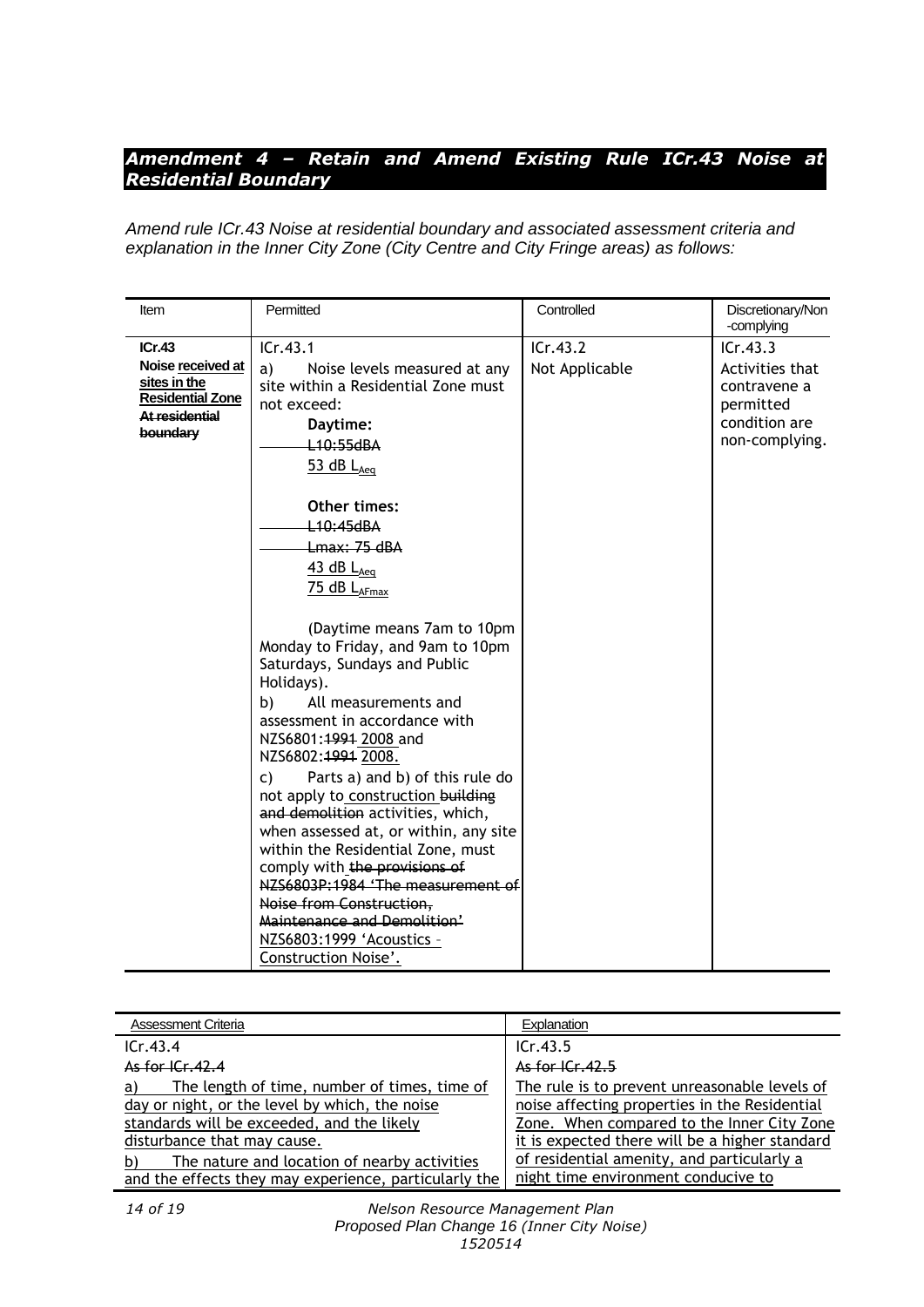| night time effects on occupants of residential units<br>and Short Term Living Accommodation within the | sleeping.                                       |
|--------------------------------------------------------------------------------------------------------|-------------------------------------------------|
|                                                                                                        |                                                 |
| Inner City and neighbouring zones.                                                                     | This recognises the greater sensitivity of the  |
| Whether the noise is likely to detract from the                                                        | Residential Zone, the generally lower           |
| amenity sought for the Residential Zone.                                                               | ambient noise levels, and that noise has a      |
|                                                                                                        | major influence on residential amenity. For     |
|                                                                                                        | this reason any proposal for noise in excess of |
|                                                                                                        | the permitted standard will be assessed as a    |
|                                                                                                        | non-complying activity where it affects the     |
|                                                                                                        | Residential Zone.                               |
|                                                                                                        |                                                 |

*Amendments to contents page of Inner City Zone rule tables*

*Amend*

ICr.43 Noise received at sites in the Residential Zone-at residential boundary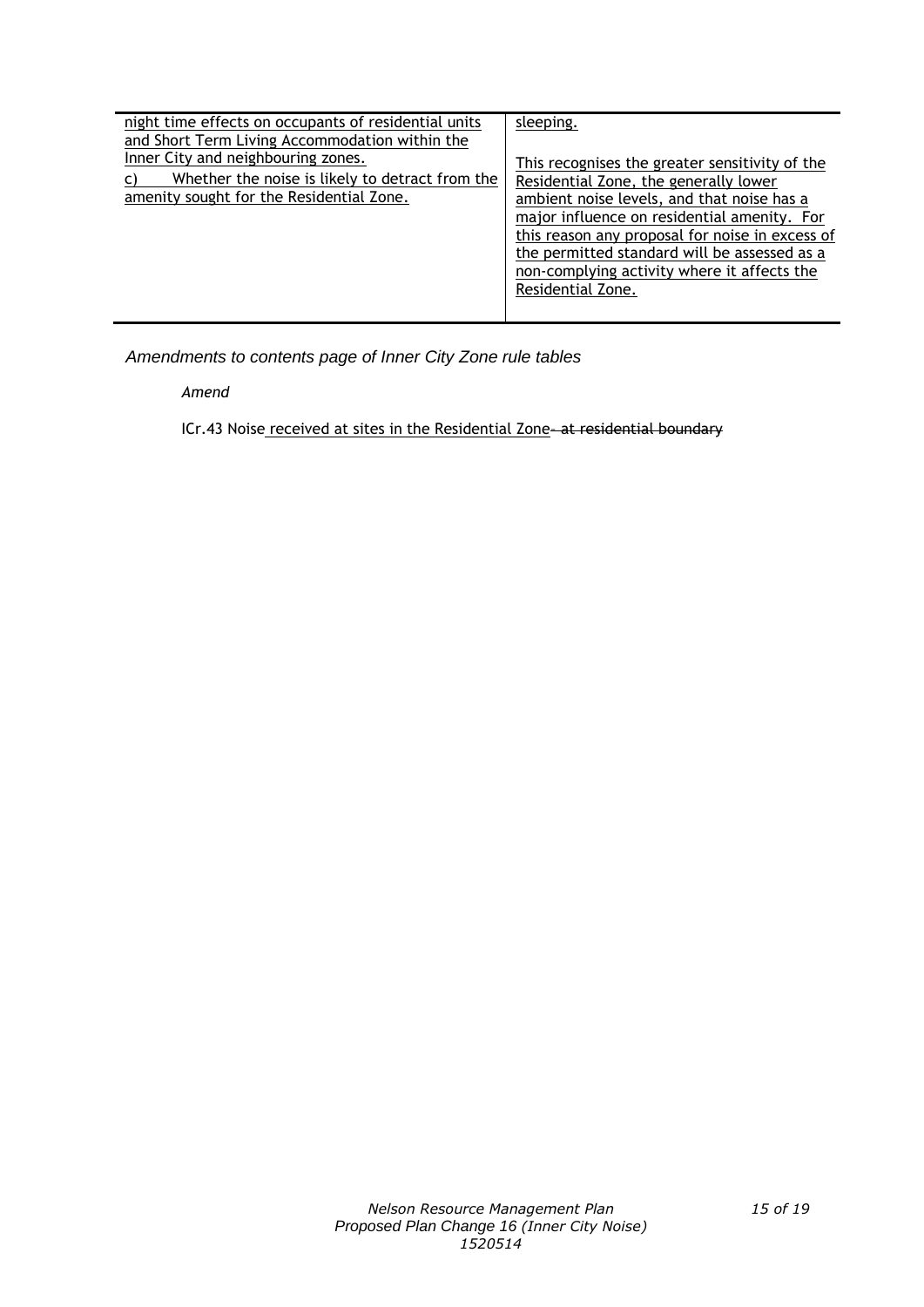## *Amendment 5 - Remove Existing Noise Rule ICr.42 and Enforce Noise using provisions of the RMA*

*Delete existing rule ICr.42 Noise and associated, assessment criteria and explanation from Inner City Zone (City Centre and City Fringe areas) of the Nelson Resource Management Plan*

| ICr.42       | ICF.42.1                                                                                                                                                                                                                                                                                                  | 1Cr, 42.2      | 1Cr, 42.3                                                                 |
|--------------|-----------------------------------------------------------------------------------------------------------------------------------------------------------------------------------------------------------------------------------------------------------------------------------------------------------|----------------|---------------------------------------------------------------------------|
| <b>Noise</b> | Noise levels measured at,<br>a<br>or as close as practicable to, the<br>boundary of any site must not<br>exceed:<br>Day Time (7am to 10pm)<br>$-40: 65dBA$<br>Other Times<br>L10: 55 dBA<br>Lmax: 75 dBA<br>All measurements and<br>Ð)<br>assessment in accordance with<br>NZS6801:1991 and NZS6802:1991. | not applicable | Activities that contravene<br>a permitted condition are<br>discretionary. |

| E.42.4                                                             | 16r, 42.5                                  |
|--------------------------------------------------------------------|--------------------------------------------|
| the length of time, and the level by which, the                    | The rule is to prevent unreasonable levels |
| noise standards will be exceeded, particularly at                  | of noise affecting neighbouring            |
| night, and the likely disturbance that may cause.                  | properties.                                |
| the nature and location of nearby activities and<br>$\overline{P}$ | Different levels are specified for noise   |
| the effects they may experience, particularly the                  | received in the Inner City Zone, compared  |
| night time effects on residential units within the Inner           | to a residential area. This recognises the |
| City, and neighbouring zones.                                      | greater sensitivity of areas containing    |
| whether the noise is likely to detract from the                    | dwellings and generally lower ambient      |
| general environmental quality being proposed for the               | levels.                                    |
| City Fringe or City Centre, or the amenity of the                  | Noise has a major influence on the         |
| Residential Zone.                                                  | amenity of an area. For this reason any    |
| the effectiveness of, and in particular the<br>$\theta$            | proposal for noise in excess of the        |
| certainty provided by, any conditions or controls that             | permitted standard will be assessed as a   |
| might be imposed on the activity.                                  | non-complying activity where it affects a  |
|                                                                    | Residential Zone.                          |
|                                                                    | NZS 6801:1991 is New Zealand Standard      |
|                                                                    | (Measurement of Sound).                    |
|                                                                    | NZS 6802:1991 is New Zealand Standard      |
|                                                                    | (Assessment of Environmental Sound).       |
|                                                                    |                                            |
|                                                                    |                                            |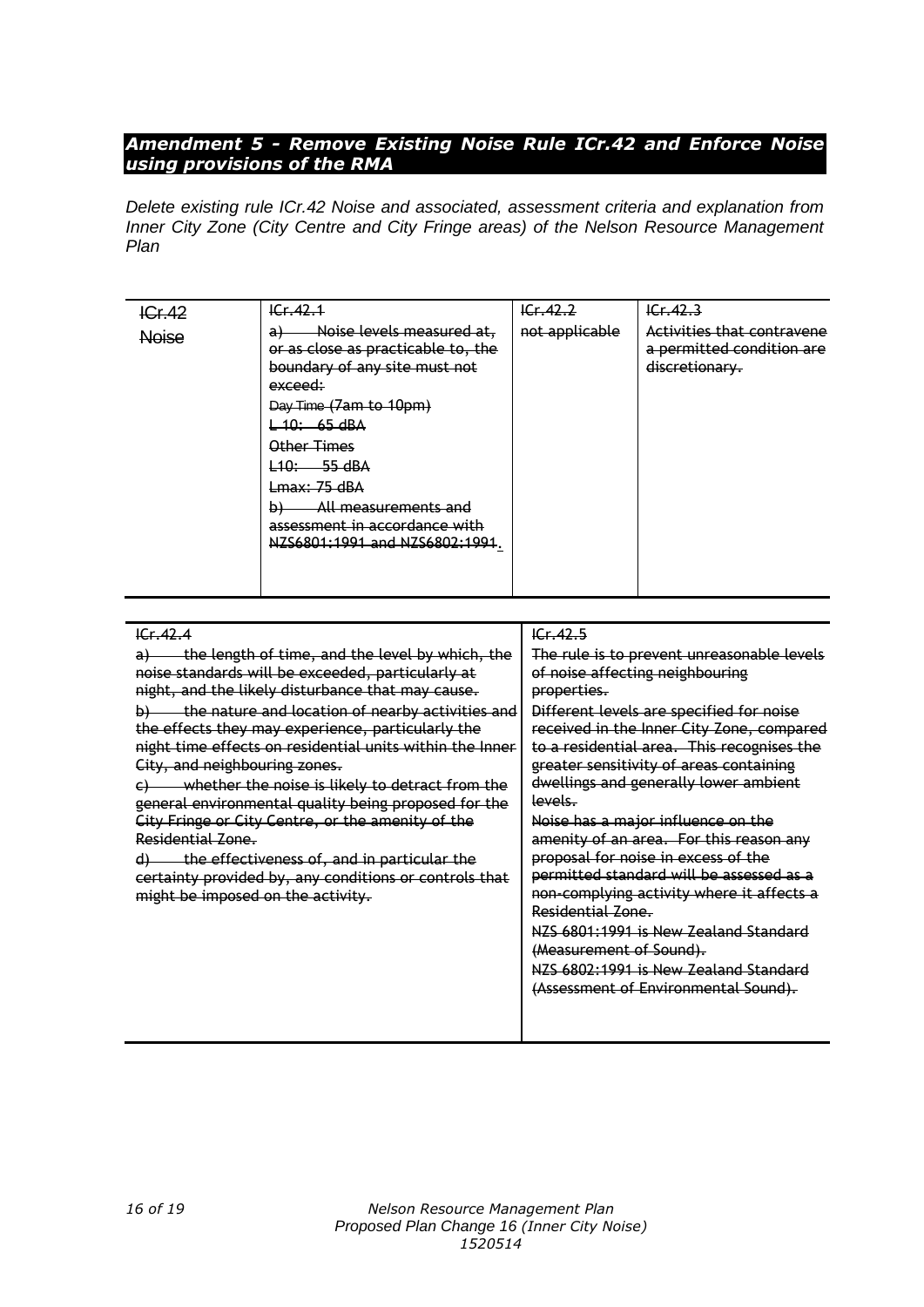*Add a new rule, assessment criteria and explanation to Inner City Zone (City Centre and City Fringe areas) of the Nelson Resource Management Plan*

| Item                 | Rule                                                                              |  |
|----------------------|-----------------------------------------------------------------------------------|--|
|                      |                                                                                   |  |
| ICr.42B              | ICr.42B.1                                                                         |  |
| <b>General Noise</b> | Noise produced within the Inner City Zone (City Centre and City Fringe, including |  |
| <b>Emission</b>      | the Intense Development Area) must comply with the following general conditions:  |  |
|                      | a) not exceed a reasonable level under s16 of the RMA 1991                        |  |
|                      | b) not be determined to be 'excessive noise' under s327 (1) of the RMA            |  |
|                      | 1991.                                                                             |  |
|                      | In addition compliance with rules ICr.42 Maximum Night Time Noise and ICr.43      |  |
|                      | Noise received at sites in the Residential Zone is required.                      |  |

#### **Explanation**

#### ICr.42B.5

These are provisions of the Resource Management Act 1991 which, unless otherwise stated, apply in all instances.

Any breach of the condition a) or b) will not result in requirements for resource consent but rather will be enforced via the Council's monitoring and enforcement mechanisms.

This approach allows Council Enforcement Officer's to determine if unreasonable or excessive noise is being produced utilising sections 16, 326 and 327 of the Resource Management Act 1991. In making this assessment the matters in Appendix 13.2 Assessment of Unreasonable and Excessive Noise will generally be taken into account when determining whether or not noise is unreasonable or excessive.

*Amendments to contents page of Inner City Zone rule tables*

*Delete*

ICr.42 Noise

*Add*

ICr.42B General Noise Emission

*Add a new appendix 13 to the Nelson Resource Management Plan (for content see Amendment 2 above).*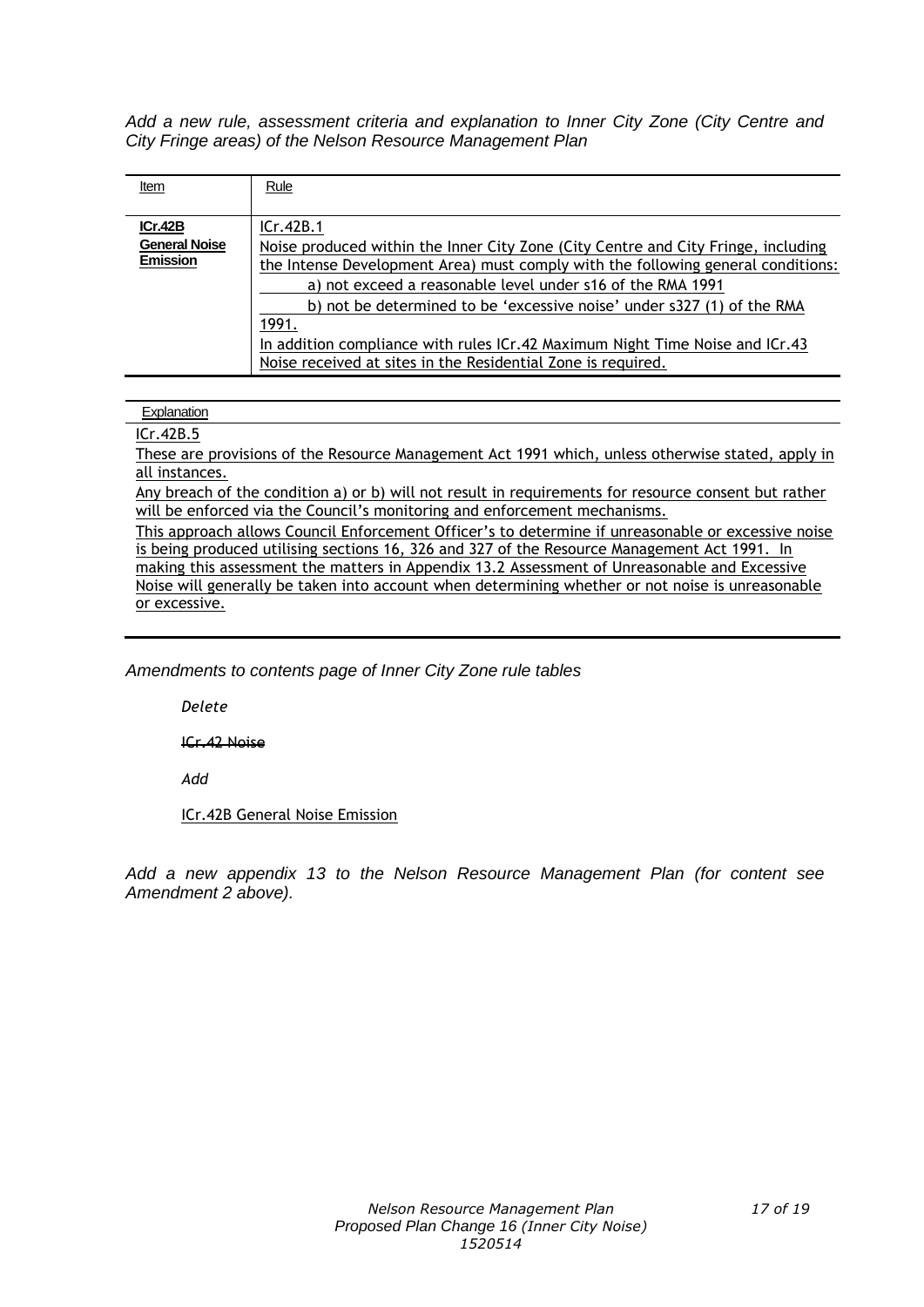## *Amendment 6 – Ongoing education, negotiation and mediation*

*No specific changes to the Nelson Resource Management Plan*

### *Supporting changes to Policy, Explanation and Reasons*

*Amendments and a new method to Inner City Zone Policy IC4.2 Adverse effects*

**policy IC4.2 adverse effects**

*Activities should not give rise to levels of noise, smell, dust, and smoke, or traffic, landscape, aesthetic or other adverse effects which will detract from the character being sought for the City Centre and City Fringe areas.* 

#### Explanation and Reasons

**IC4.2.i** The City Centre is primarily a people place. Because of this, the Plan aims to exclude activities from the City Centre which are excessively noisy or smelly, or which generate other effects which are inappropriate in a City Centre environment. If such adverse effects can be controlled to a level suitable to the people oriented nature of the City Centre, then the activity should be allowed to occur.

**IC4.2.ii** A lower level of amenity is expected in the City Fringe than in the City Centre. For example, vehicle movements and sizes will be greater. More noise and other effects will be tolerated It is however acknowledged that fringe areas are often adjacent to more sensitive residential areas and Nevertheless the area will still primarily serve people, in terms of them coming to the area for services or goods. The City Fringe is not an industrial area where there is little interaction with the general public, and where higher levels of effects might be permissible.

**Methods** 

**IC4.2.iii** Rules setting performance standards, or the use of management practices, for emissions such as noise, smoke, dust, and odour.

**IC4.2.iv** Rules which require newly established producers of noise to take action to minimise noise emission.

**IC4.2.v** Use of sections 16, 326 and 327 of the Resource Management Act 1991, plus Plan guidance, for enforcement of unreasonable and excessive noise.

**IC4.2.vi iv** Rules with a limited listing of unacceptable activities.

*Amendments and new methods to Inner City Zone Policy IC4.3 Residential Amenity*

# **policy IC4.3 residential amenity**

*The Inner City, and sites used for residential activity, should provide a reasonable standard of residential amenity, but recognising that the fundamental character of the area is non-residential.* 

Explanation and Reasons